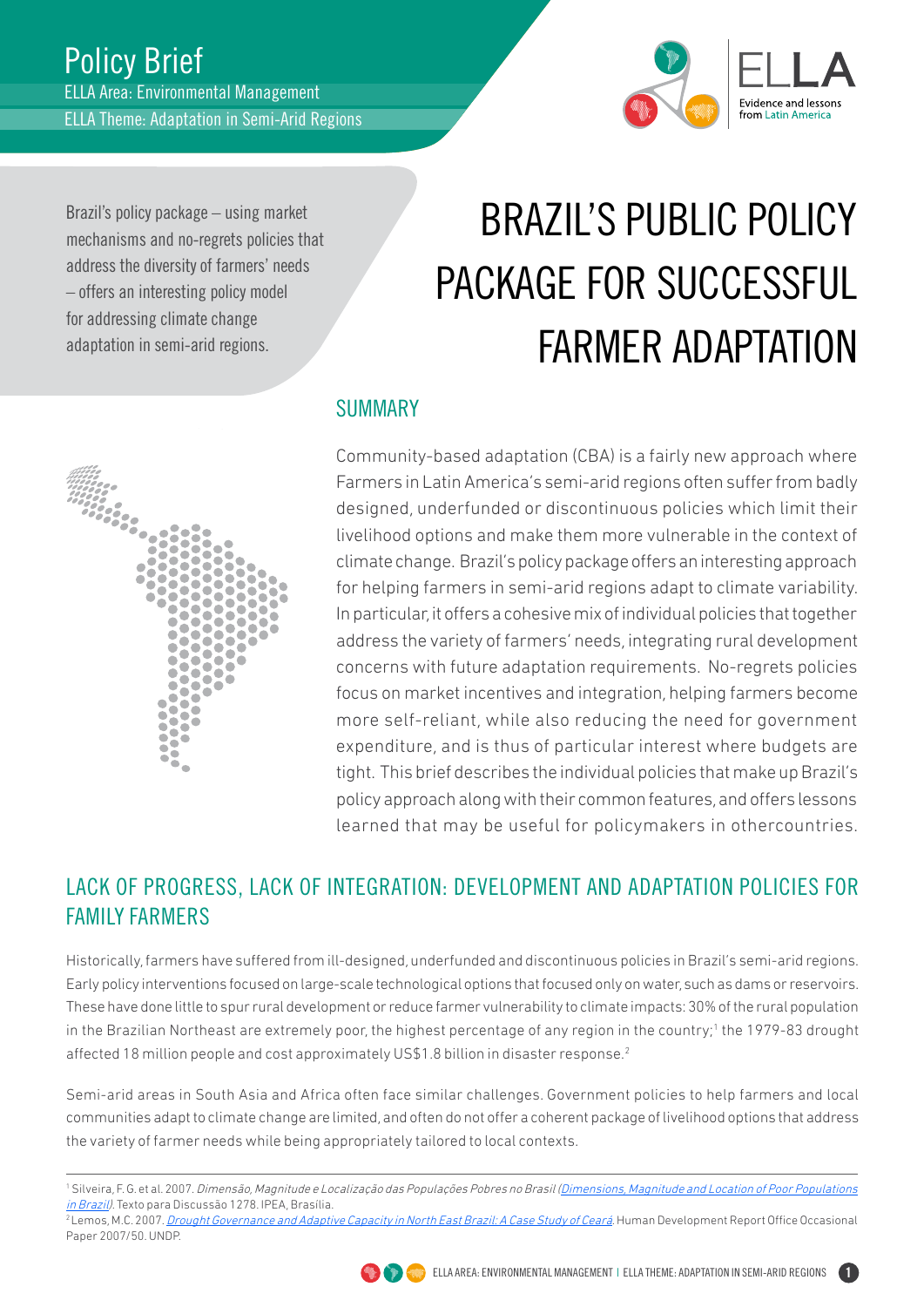'No-regrets' policies generate social benefits under any future climate change scenario. Though they may be unequivocally positive, they still have real costs and are not automatically effective, equitable or efficient. Cost-benefit analysis may help identify alternatives with more efficient, effective and equitable results.

Source: Heltberg, R., Siegel, P. B., Jorgensen, S. L., 2009. [Addressing Human Vulnerability to Climate Change: Toward a 'No-regrets' Approach](http://www.sciencedirect.com/science/article/pii/S0959378008001155). Global Environmental Change 19, 89–99.

## BRAZIL'S PUBLIC POLICY APPROACH

#### Adaptation or Rural Development Policies?

Finding inexpensive yet effective ways to help farmers adapt to climate change is indispensable. But what do these policies look like? In Brazil, as in other Latin American countries, there are few policies that are specifically labelled 'adaptation', but good sustainable rural development may also be considered successful adaptation. Coping with adversity and change is not limited to climate risks, but includes strengthening local institutions, providing access to credit and markets and cash transfers for the extremely poor.3

It helps to think "backwards" to see what good adaptation should not be:

(1) It definitely should not reduce incentives to adapt. This could be the case where cash transfers are given without counterpart funds from farmers.

(2) It should not have high opportunity costs: in this case governments may waste considerable resources which could be put to better use elsewhere.

(3) Big infrastructure projects often create path dependency, situations that are difficult to change. But climate change and impacts are as yet uncertain, so keeping flexibility in adaptation may be important.

(4) Adaptation projects should avoid GHG emissions wherever possible because they are the reason why adaptation is necessary. This is not to deny development or carbon rights to farmers, but agro-ecology and low-carbon agriculture can provide ample opportunities for rural development and adaptation.

(5) Of course, actions must not disproportionately burden the most vulnerable.

Taken together, these five characteristics are known as maladaptation.Considering them together in policy lifecycles does not necessarily make good adaptation or rural development policymaking easy, but does help address the complexity of this issue.

Source: Barnett, J., O'Niell, S., 2010. Maladaptation. Global Environmental Change 20, 211–213.

#### The Policies

This section presents a selection of the five most representative Brazilian policies to improve farmers' adaptive capacity, and their characteristics, impacts and challenges are discussed. The second section analyses the common features of Brazil's policy package: reinforcing and complementary policies that use market mechanisms, integrate diverse actors, and address diverse farmer needs, expanding beyond just water access to look at livelihoods and overall development.

Brazil's conditional cash transfer Family Fund Programme ([Bolsa Família](http://translate.google.com/translate?hl=es&sl=pt&tl=en&u=http%3A%2F%2Fwww.mds.gov.br%2Fbolsafamilia)) provides small but relevant income transfers of R\$22 (US\$13) per child per month to families in poverty. Poverty for the programme is classified as per capita income less than R\$140 (US\$83) per month, while extreme poverty is per capita income less than R\$70 (US\$41) per month. For the latter, transfers are unconditional, and families also receive an additional Basic Benefit of R\$68 (US\$40) a month. Otherwise, transfers are conditional on regular medical visits and school attendance.

Bolsa Família is extremely relevant for reducing vulnerability in rural regions, as 50.8% of beneficiaries live in the Brazilian northeast. In times of drought, this income can be used to cope with harvest losses.

The National Programme for Strengthening Family Agriculture (Programa Nacional de Fortalecimento da Agricultura Familiar - [PRONAF](http://webiica.iica.ac.cr/bibliotecas/repiica/B2031i/B2031i.pdf)) is Brazil's microfinance programme for smallholder farmers. Small-scale finance is made available with preferential interest rates and little bureaucracy. Different credit lines are incorporated to address the variety of beneficiaries' needs. Loans can be used for ongoing costs and investments.

So far, R\$1.37 billion (US\$875 million) worth of credit has been disseminated in the Brazilian northeast (20% of PRONAF resources), benefitting over 670 thousand families, 70% of which have an annual income of below the Brazilian minimum wage of R\$6,000 (US\$ 3,831).

<sup>3</sup> Obermaier, M, 2011. *Old and New Dilemmas in the Sertões: Climate Change, Vulnerability and Adaptation in the Brazilian Semi-arid. PhD dissertation.* Federal University of Rio de Janeiro.

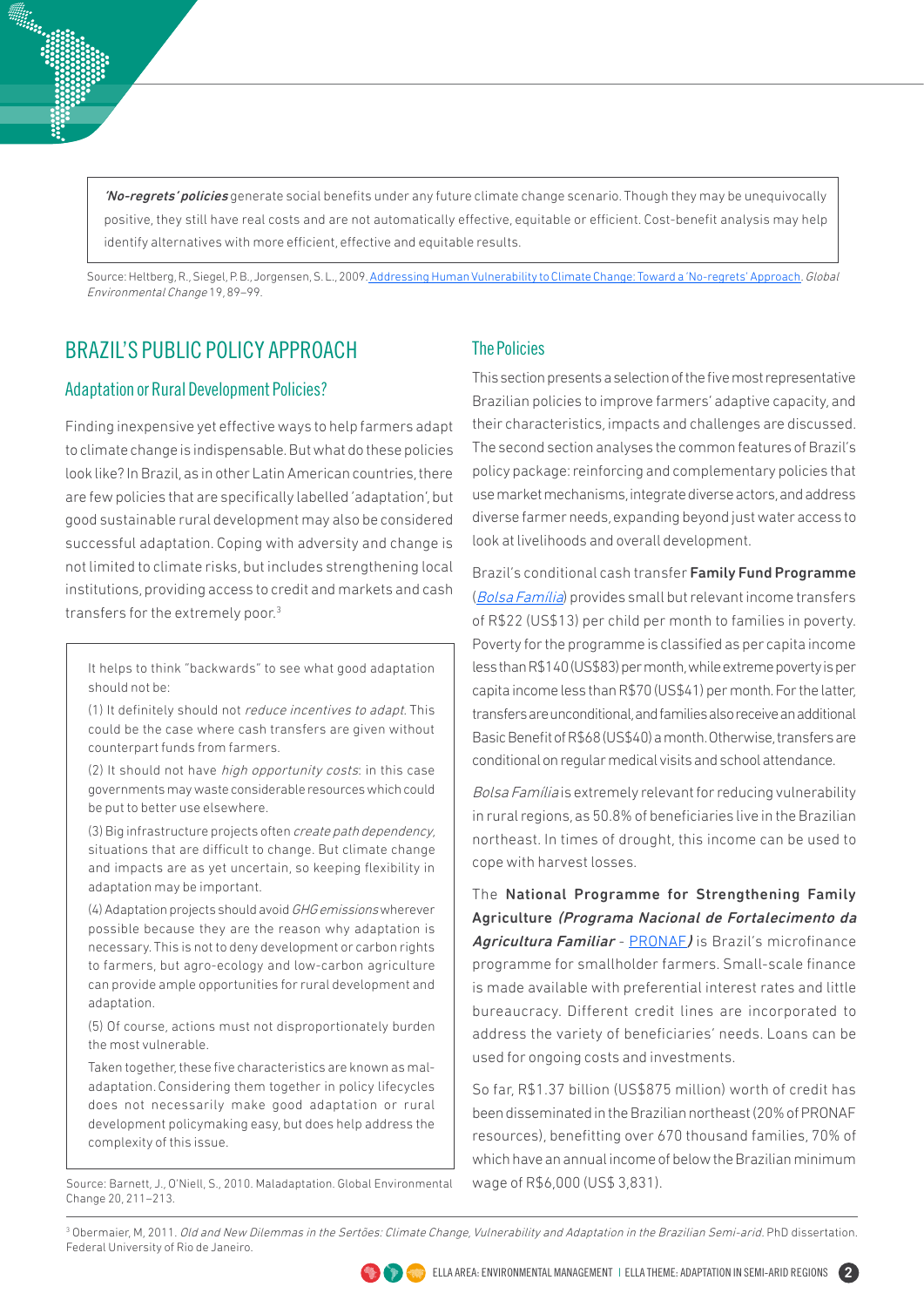Brazil's National Biodiesel Programme (Programa Nacional de Produção e Uso de Biodiesel - [PNPB](http://translate.google.com/translate?hl=en&sl=pt&tl=en&u=http%3A%2F%2Fwww.mda.gov.br%2Fportal%2Fsaf%2Fprogramas%2Fbiodiesel%2F2286217) Jhas a social inclusion strategy with a focus on semi-arid farmers. The idea is simple: farmers plant and sell biodiesel feedstock of castor and sunflower via contracts to biodiesel producers. These in turn provide certified seeds, technical assistance and guaranteed market access and prices.

Farmers participating in the biodiesel programme benefit from higher prices. Evidence suggests that incomes have increased by 16-20%, rising to an average of R\$345 (US\$204) per hectare, additional to other existing incomes from on- and off-farm activities.<sup>4</sup>

The Food Acquisition Programme (Programa de Aquisição de Alimentos - [PAA](http://translate.google.com/translate?hl=en&sl=auto&tl=en&u=http%3A%2F%2Fwww.mds.gov.br%2Fsegurancaalimentar%2Falimentoseabastecimento%2Fpaa)) buys subsistence products such as rice, cassava, flour and beans directly from farmers. These purchases go without competitive bidding processes and are limited to maximum values per farmer per year. The programme has five modalities:

(1) Direct purchase of food products from farmer cooperatives or associations at reference prices: R\$8,000 (US\$4,828) farmer/year

(2) Purchase for simultaneous donation to restaurants, public hospitals or school canteens. Local food security thus becomes a truly local issue: limited to R\$4,500 (US\$2,660) farmer/year

(3) Formation of food stocks in farmer organisations: limited to R\$8,000 (US\$4,828) farmer/year

(4) Incentives for milk production, preventing malnutrition and food insecurity through acquisition and distribution of milk at guaranteed prices: R\$4,000 (US\$2,364) farmer/semester

(5) School feeding programmes, organised by the local city councils: limited to R\$ 9,000 (US\$5,319) farmer/year

Recent evidence shows that 53.9% of PAA resources go to the Brazilian Northeast, where food insecurity affects 53.6% of the population, the highest percentage in Brazil.<sup>5</sup> Milk production is particularly well received, with PAA milk production being mostly limited to the semi-arid Northeast. Beneficiaries' income may have increased up to a factor of three. Increases in cultivated land, diversification, use of inputs like seeds, fertilisers, pesticides and tractors, and greater quality control have been observed.

Harvest Guarantee (*[Garantia Safra](http://translate.google.com/translate?hl=en&sl=pt&tl=en&u=http%3A%2F%2Fwww.mda.gov.br%2Fportal%2Fsaf%2Fprogramas%2Fgarantiasafra)*) is a crop insurance programme for the typical crops grown by family farmers in Brazil's semi-arid regions. Farmers who lose over 50% of their harvest due to droughts or excessive floods receive compensation. This is payable in up to six instalments and claims made are subject to inspection by local technicians. The policy is linked to the microfinance programme PRONAF, as only those farmers who take out a loan are eligible.

Farmer contributions account for around 1% of the insurable value, which equates to approximately R\$5 (US\$3) per year. When compensation is paid out, it tends to be about R\$250 (US\$143) per month. The programme benefitted 639,000 families during the 2009-2010 harvest. For 2011, some 734,000 farmers are enrolled. Care needs to be taken that Harvest Guarantee does not become the baseline case under increasing climate change impacts: agricultural losses in times of drought are frequent even today, and there is a real risk that the program can become the rule, rather than the exception.

#### Common Characteristics of Brazil's Policy Package

Focus on no-regrets options: these generate guaranteed benefits regardless of future developments in climate change. For example, access to microfinance motivates farmers to invest in their productive systems or in water security. PNPB focuses on dissemination and use of drought-resistant crops, market channels, technical assistance and guaranteed prices for farmers. PAA acts in a similar vein, creating commercialisation possibilities and reducing potentially harmful competition with agribusiness. The crop insurance programme explicitly addresses climatic risks. Together, the policies form a package that has room for livelihood concerns and climate risk management, both of which are essential for adapting successfully to future climate change.

Use market mechanisms, but not excessively: all programmes rely on farmers making economic choices

<sup>4</sup> Zapata, C., Vasquez-Brust, D., Plaza-Úbeda, J. 2010. <u>Productive Inclusion of Smallholder Farmers in Brazil's Biodiesel Value Chain: Programme Design,</u> [Institutional Incentives and Stakeholder Constraints](http://www.ipc-undp.org/pub/IPCWorkingPaper73.pdf). Working Paper 73. International Policy Centre for Inclusive Growth (IPC)/UNDP, Brasília. <sup>5</sup> Grisa, C. et al. 2009. *[O Programa de Aquisição de Alimentos \(PAA\) em Perspectiva: Apontamentos e Questões para o Debate](http://translate.google.com/translate?hl=en&sl=pt&tl=en&u=http%3A%2F%2Foppa.net.br%2Facervo%2Fpublicacoes%2FPesquisa_AABR-OPPA_Texto_PAA_versao_livro.pdf)*. Working Paper. OPPA/UFRRJ/ Action Aid, Rio de Janeiro.

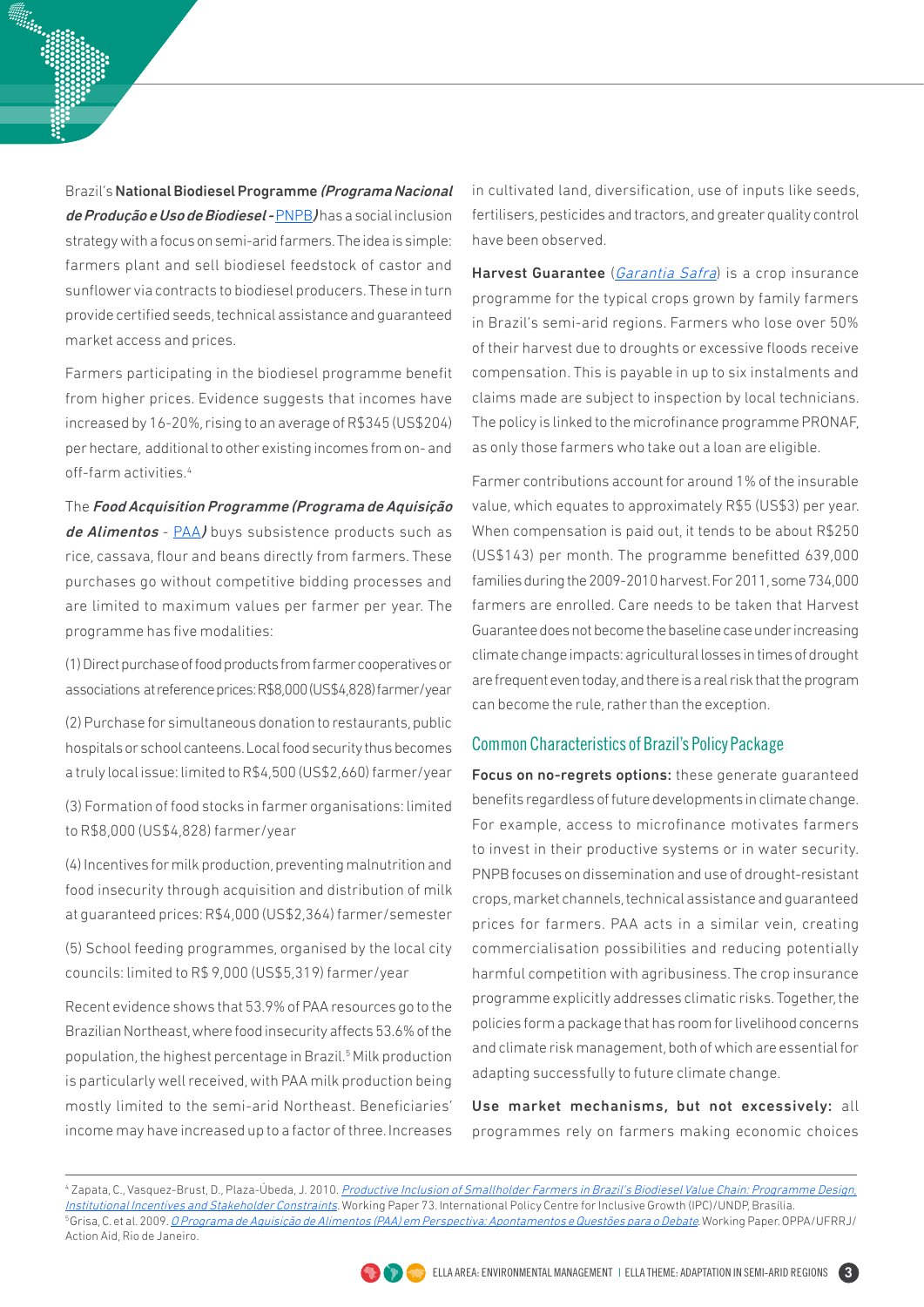and taking real risks. This helps farmers become more self-reliant and also motivate themselves with income possibilities. However, semi-arid small farmers are also the most vulnerable. Therefore, instruments such as preferential interest rates, guaranteed sales markets and minimum prices are used to protect farmers from unrestricted markets.

Focus policies on diverse actors: this means integration of stakeholders. The policies do not only target individual farmers, but also strengthen cooperatives and farmer associations. The PNPB, for example, strongly relies on cooperatives as farmer representatives in dialogue with biodiesel producers. For the PAA, associations participate in building food stocks. For PRONAF, cooperatives are now essential in mediation between smallholder farmers and banks. This helps in the formation of markets and makes communities more resilient to climate change through strengthening relationships.

#### Aim for a stable policy environment but allow for flexibility:

even where policies did not succeed at first, time was given to disseminate the main ideas and let farmers get to know the programmes. This is important: smallholder farmers have much to lose. In the cases of PNPB and PAA, farmer participation remained low during the first years, but then increased significantly; currently 55,000 farmers (PNPB) and 22,366 (PAA, without milk production) participate.

Continuity does not mean that strategies cannot be adapted when things go wrong. Virtually all policies have undergone important changes overtime. In the case of PNPB, better prices for farmers have been set and the productive chain has been reorganised in order to protect farmers from market volatility and regain their confidence following a chaotic beginning.

Combine a variety of policies that complement and reinforce each other: no policy exists in a vacuum, and each interacts with the others to achieve maximum impact. For

example, PRONAF created special credit lines for biodiesel farmers and for constructing cisterns. The crop insurance programme is part of PRONAF. PAA was created within Brazil's No Hunger programme (Fome Zero). They re-enforce each other geographically as well, since some policies are national (PRONAF, PAA, PNPB) and some are exclusively for the semi-arid Northeast (PAA milk production, Harvest Guarantee). This ensures that the variety of farmers' needs are met, while leveraging resources spent on one policy with those of another, thereby adding greater value for the same amount of spending.

#### The Challenges

No policy presented is without faults. Small farmers have difficulty obtaining credit where credit failure is high, and 70% of farmers in the Northeast are currently behind with their repayments.<sup>6</sup> Agricultural productivity remains low even where there are technical assistance and certified seeds (PNPB). Technical assistance and knowledge assimilation progress slowly, and technology use remains limited. Losses due to droughts are significant (Harvest Guarantee). And finally, how to reach the most vulnerable is still an open question, with Bolsa Família being the exception. In other words, efficiency, efficacy and equity in practice are extremely difficult to implement beyond their pure application as guiding principles.

Most policies could fare better but they show that adaptation in semi-arid regions goes beyond 'simple' water issues. Some policies may not be best practices on their own, but have interesting components that can be replicated. This, for example, includes market access mechanisms or links between programme activities and technical assistance, which can have considerable impacts on rural economies and livelihood options, and thus also climate change adaptation in the long-run.

<sup>6</sup> Guanziroli, C. E., Basco, C.A. 2010. [Construction of Agrarian Policies in Brazil: The Case of the National Programme to Strengthen Family Farming \(PRONAF\).](http://webiica.iica.ac.cr/bibliotecas/repiica/B2031i/B2031i.pdf) COMUNIICA 5 44-63.